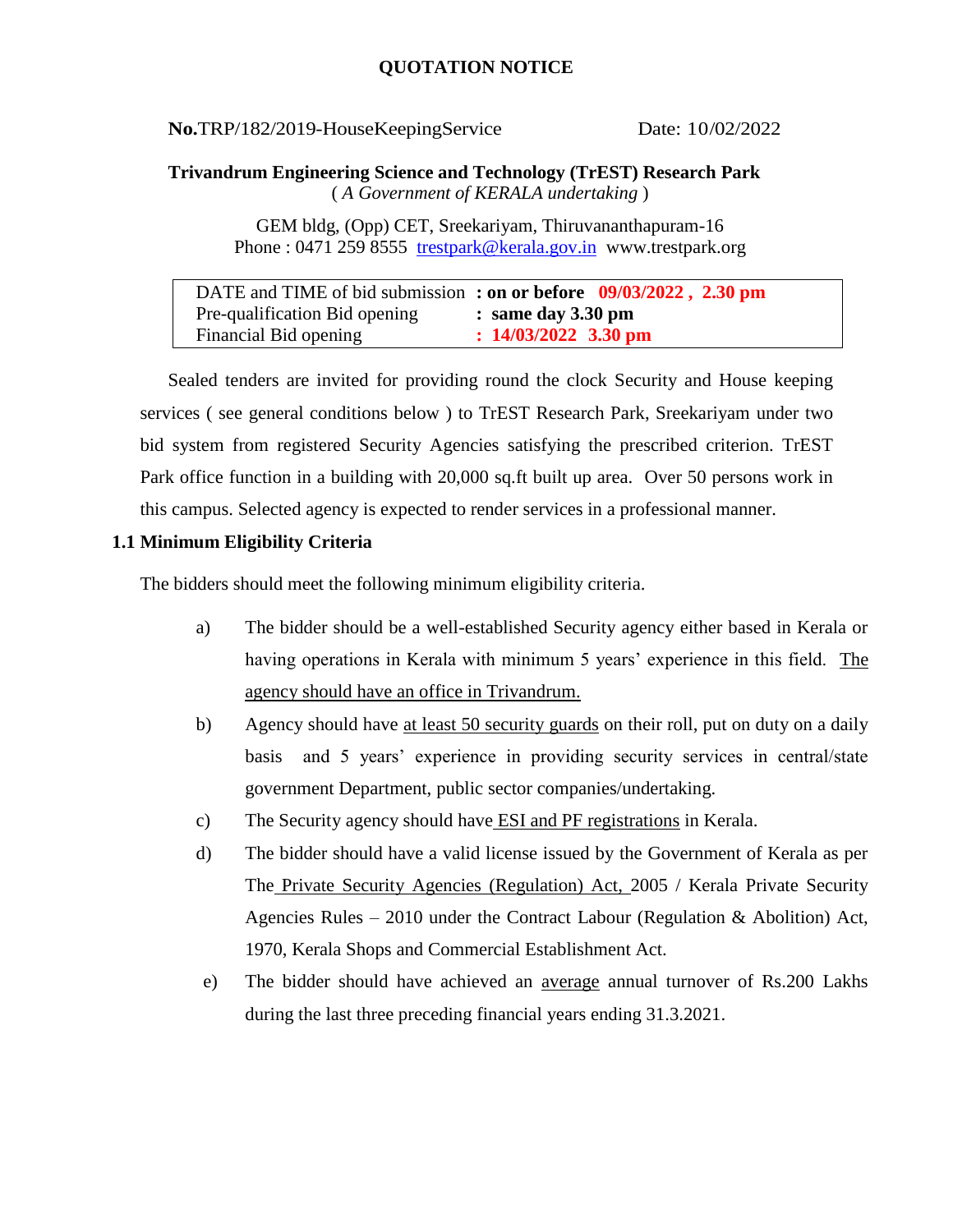- f) The bidder may be a proprietary firm, partnership firm, Limited Company, Corporate body legally constituted, processing required license and registrations valid for at least 36 months from the date of opening of the tender.
- e) Security Agency must have service tax registration/ GST and PAN number.
- f) Security Agency must provide minimum wages as prescribed under the Minimum Wages Act/Rule and the notification issued by the Government from time to time by the Labor Department, Government of Kerala to all their personnel and proof of the same has to be submitted as and when required.
- g) Security Agency must provide Annual Bonus to their personnel employed as per Payment of Bonus Act.
- h) Agency must have ISO certification.
- i) The agency should not have been blacklisted / debarred by any authority for non-compliance of mandatory regulations of Government or faulty service provided by the agency.
- j) The company should not be currently facing any investigation by a Government authority for an offence or lapse in service.

### **How to Bid**

Two part tender system is followed in this case. Bidders will have to submit Prequalification bid and Financial Bids.

### **Prequalification Bid**

Bidders have to fill up the profile, checklist , Demand Drafts ( Tender document fee and EMD ) and supporting documents duly self-attested , in a sealed bigger cover ( **Cover 1**) superscribing " Prequalification and financial Bids " and submit to TrEST office before the scheduled time for submission.

#### **Financial Bid**

Financial Bid shall also be submitted in a second sealed smaller cover ( **cover 2**) superscribing " Financial Bid " and to be put in the sealed bigger cover ( Cover 1) indicated above.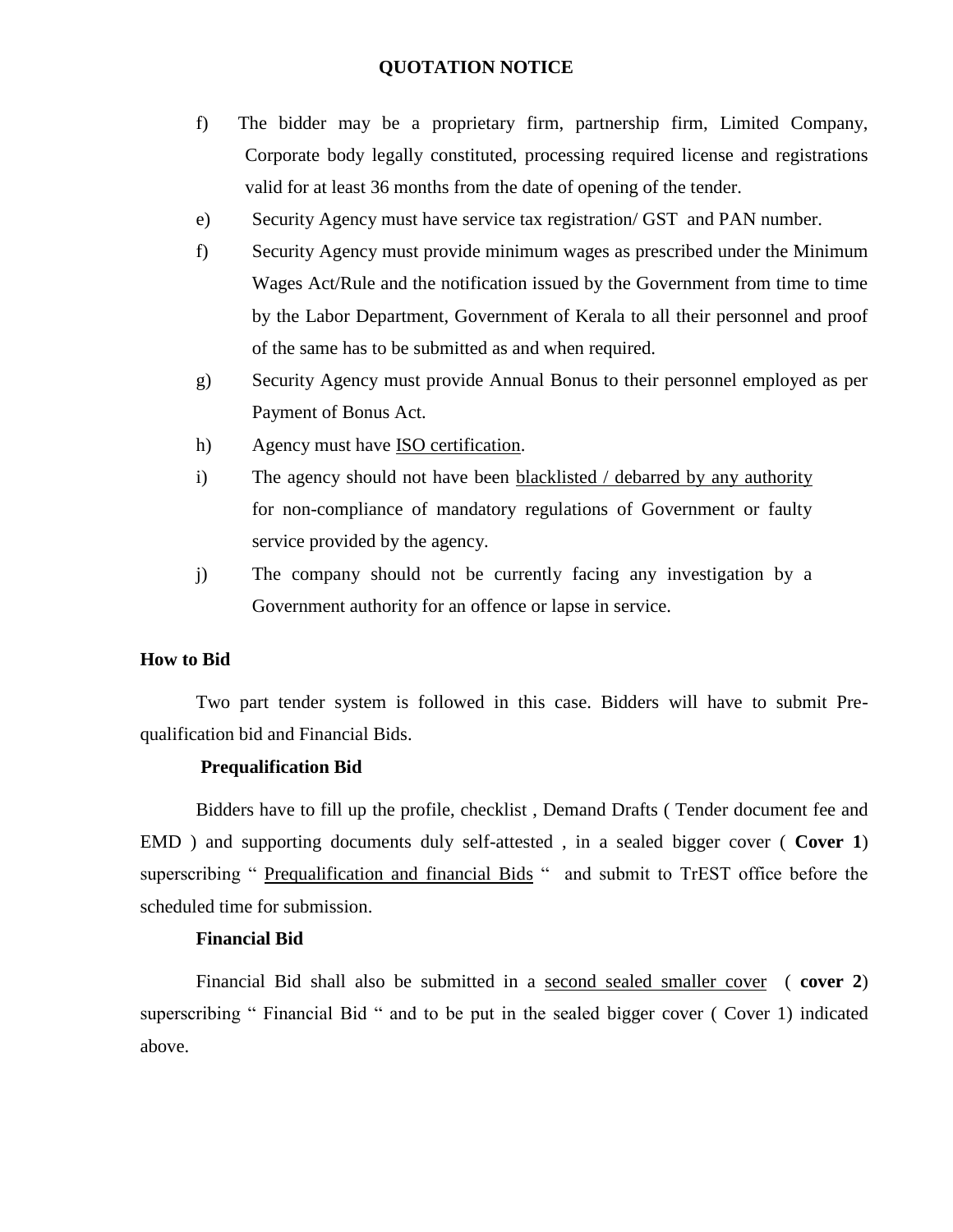[ Avoid postal delivery to avoid late submission and rejection of the quotation. Bids received after the scheduled time will be rejected ]

### **Opening of Tender**

### **Evaluation of Prequalification**

Bids received in compliance with the conditions in this documents will be evaluated and bids of those agencies qualified will be opened at the scheduled time , in the presence of the bidders. Any supporting documents missing will have to be furnished by the bidder as demanded by this office within a day.

### **Rejection of bids**

Bidders (a) not satisfying the minimum eligibility crieteria, (b) not enclosing the supporting documents (c) not furnishing the requisite fees will be summarily rejected.

### **Opening of Financial Bids**

Financial Bids of the qualified bidders will be opened at scheduled time and the lowest bidder (L1) will be awarded the work

### **Award of Work and deployment of staff**

L1 bidder will be formally intimated and the agency will have to accept the offer and furnish the agreement in the prescribed form to this office within 7 days. Security Deposit ( 5% of the bid amount ) will have to be furnished along with the agreement. Security and House keeping staff will have to be deployed from the next day onwards.

### **Important dates and mandatory Fees**

| Earnest Money Deposit #    | Rs.5,000/- [ Five Thousand only ] by way of $D/D$<br>from any scheduled Bank drawn in favour of<br>TrEST Research Park<br>payable<br>at<br>Thiruvananthapuram ** |
|----------------------------|------------------------------------------------------------------------------------------------------------------------------------------------------------------|
| Tender fee (nonrefundable) | $Rs.1,250 + tax$ **                                                                                                                                              |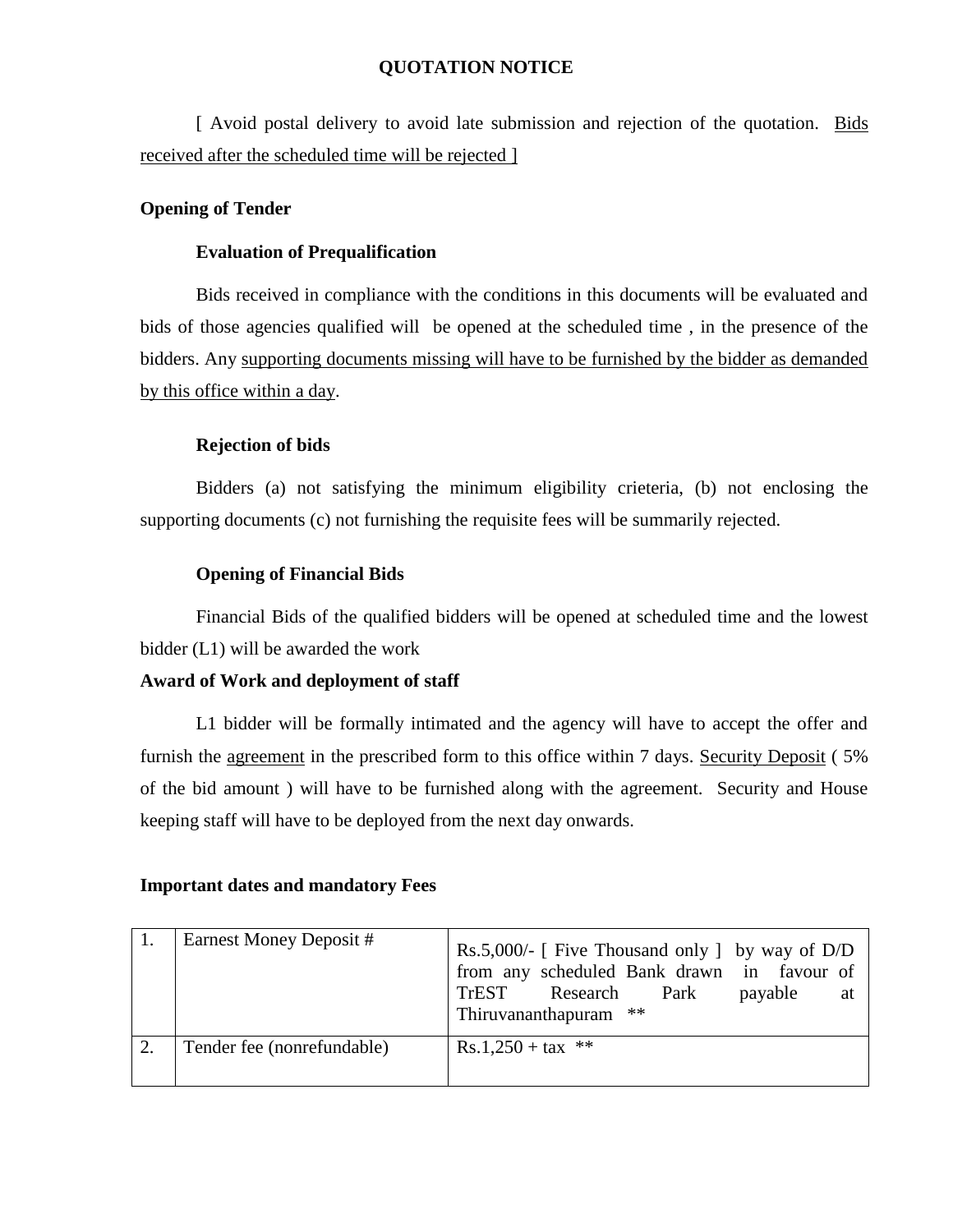| 3.     | Date of sale of Tender                         | 10/02/2022                                        |  |  |
|--------|------------------------------------------------|---------------------------------------------------|--|--|
|        | Document                                       | To be downloaded from TrEST Park's website        |  |  |
| 4.     | Last date for submission of<br>Tender document | 09/03/2022, 2.30 pm                               |  |  |
| 5.     | Date of opening of<br>Technical bid            | 09/03/2022, 3.30 pm                               |  |  |
| 6.     | Date of opening of Financial Bid               | 14/03/2022, 3.30 pm                               |  |  |
| $\tau$ | <b>Security Deposit</b>                        | 5% of Bid value (to be furnished after Work order |  |  |
|        |                                                | issued)                                           |  |  |
| 8      | Period of contract                             | One year from the date of agreement               |  |  |

# EMD of unsuccessful bidders will be returned once the new agency deploy the personnel. To be enclosed in Cover 1

\*\* To be enclosed in Cover 1

1) Note: The tenders completed in all respect must be received in this office before due date and time indicated above. The tenders received after the scheduled date and time will be rejected outright. As this is a **two cover system** - technical bid and financial bid are to be submitted as per the instructions given in the Tender Documents.

### **General Terms and Conditions**

- 2) The contract will be for a period of one year from the date of agreement of the personnel.
- 3) The tender document, may be downloaded from the website www.trestpark.org . Tender form fee (Nonrefundable) of Rs.1,250/- ( plus tax) in the form of DD drawn from a scheduled bank in favour of TrEST Research Park payable at Trivandrum shall be enclosed in sealed cover 1 aforesaid.
- 4) Only those bidders having a valid and active registration, on the date of bid submission, only have to submit bids.
- 5) Agency selected will have to deploy 2 security guards to man TrEST Park building round the clock for security surveillance. Their age have to be below 60 years and should have served as Security guards in an office for more than one year. The agency has to ensure their propriety and credentials. They have to be in good health conditions.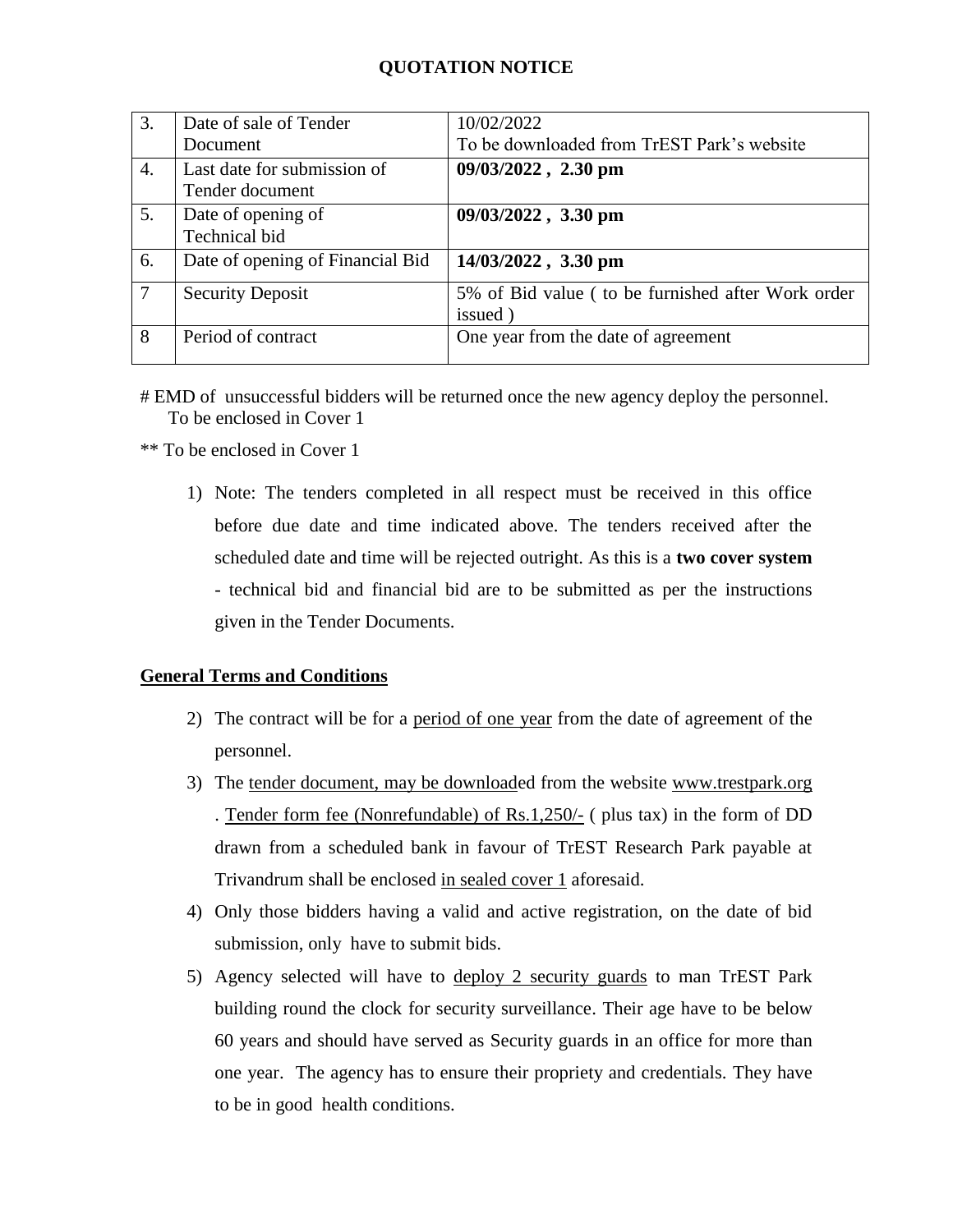6) 1 House keeping staff ( female ) to keep the building clean and to prepare and serve Tea / soft drinks to office staff and guests. **Cleaning materials , utensils etc will be provided directly by TrEST Park** .

Both Security guards and HK staff have to do the duty in a pleasing and responsible manner.

- 7) The price quoted should not be below the minimum wages payable to employees employed in private security sector in the state of Kerala prescribed by Government as per Notification Number-28448/E1/2013/LBR dated 22/01/2016.
- 8) Agency cannot outsource the work if awarded to them to any other agency.
- 9) The Security Agency will be wholly responsible to safeguard all the Personnel and properties of TrEST Park including land, trees, building, glass doors and windows, furniture, machinery and equipment's, computers, library etc. and all other articles of TrEST Park and also the records, documents etc. of TrEST Park. They shall also have effective check of the entry of unauthorized persons and intruders / trespassers into TrEST Park's premises.
- 10) The Security Agency shall furnish the Bio-data of the Security Guards at the above said premises of TrEST Park with identification card with passport size photograph of each person. Whenever there is change of personnel, advance information to that effect shall be given to TrEST Park with the Bio-data of the said personnel.
- 11) The personnel of the Security force engaged by the Security Agency shall only be the employees or members of the Security Agency.
- 12) The Security Guard should have minimum knowledge of English.
- 13) The Security Guard should be trained in basic security, First Aid, Firefighting, and Self Defense.
- 14) The payment will be made on first or second working day of the succeeding month, for which the Security Agency should submit their bill on 26th day of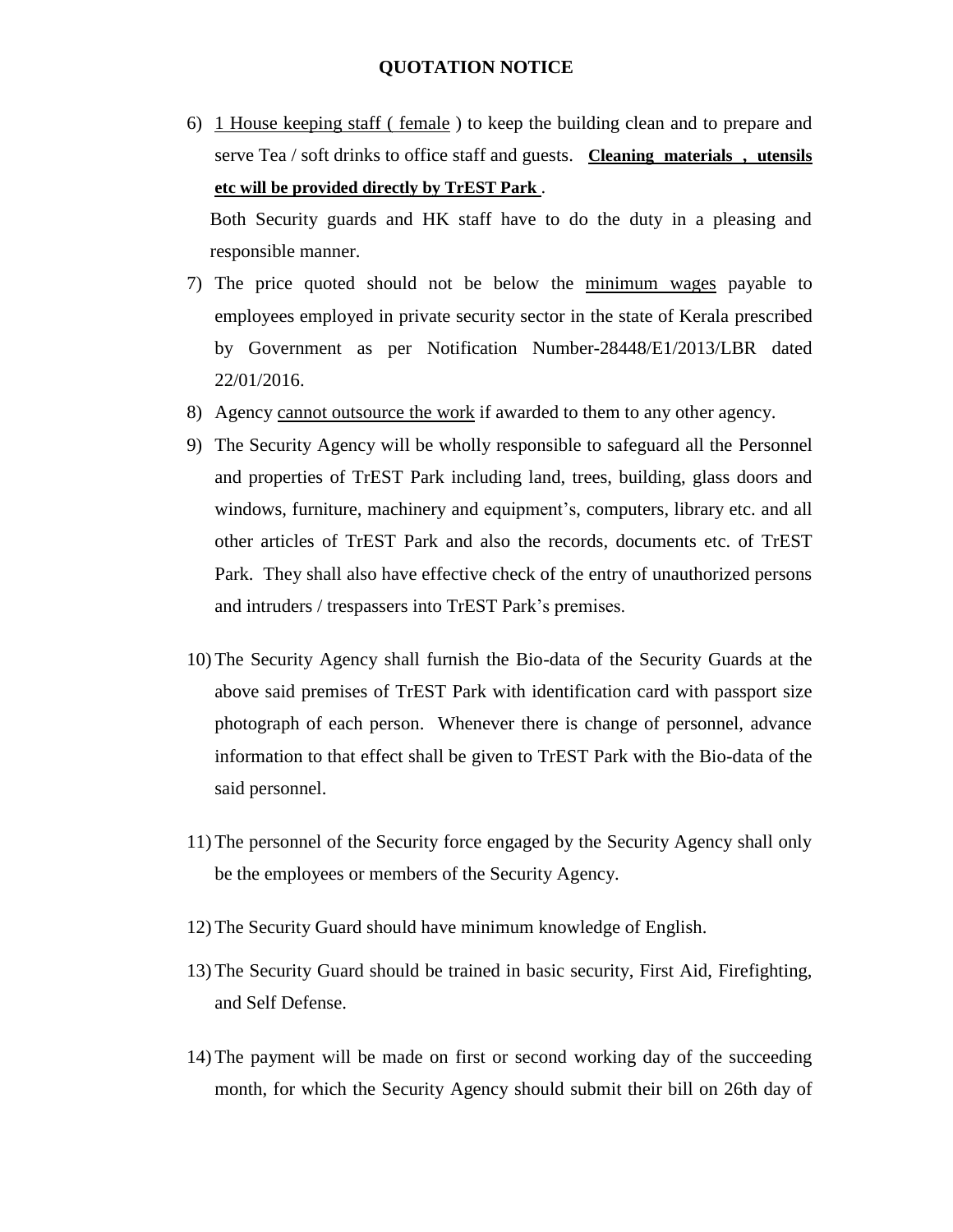the current month ( or the next working day in case of holidays ) . Leave etc will be calculated from  $26<sup>th</sup>$  of a month to  $25<sup>th</sup>$  of the next month ).

- 15) The Security Agency shall be solely responsible for the payment of salaries, other benefits, perks and other legal obligations, if any, in respect of personnel engaged by them, in the TrEST Park, and comply with all satisfactory requirements.
- 16) The security agency shall ensure that no personnel engaged by them will engage in any type of activities prejudicial to the interest of the TrEST Park.
- 17) The security agency shall provide the uniforms that are required for the Security staff and the Security staff will wear the uniform while on duty in all the shifts. The uniform should be neat and tidy.
- 18) The security agency shall be responsible for replacement of the security personnel who are falling ill or proceeding on leave or otherwise absent, under intimation to the TrEST Park.
- 19) It shall be the responsibility of the security agency to maintain proper discipline among personnel engaged by them.
- 20) It is specifically understood that the persons engaged or to be engaged for the work undertaken to be done by security agency, shall be preferably their members, that, for all statutory and other purposes, security agency shall be their employers and that security agency shall be responsible and liable for all statutory or other benefits and obligations which, the persons engaged by security agency are entitled to, including the benefits under ESI Act, PF Act, Minimum Wages Act and Workmen's Compensations Act.
- 21) It is specifically understood that TrEST Park shall not have any employeremployee relationship between them and the persons engaged by security agency for fulfilling the obligations under this agreement and that those persons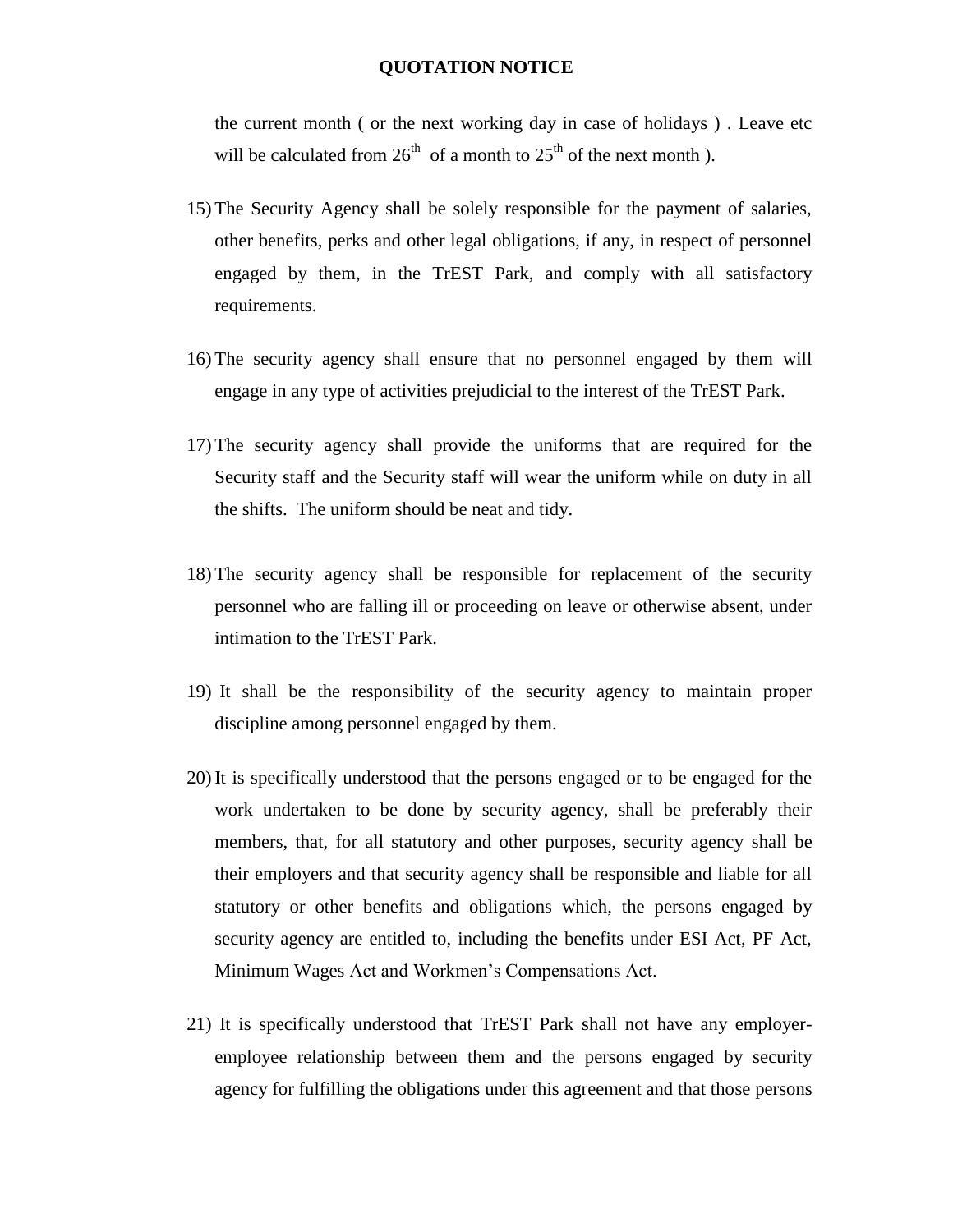are not the employees of the Corporation. The security personnel shall have no claim for employment in the service.

- 22) The security agency shall have no claim in damage or compensation or reimbursement of any expenses which is incurred by him either by compensating to the persons engaged for work in the Corporation or otherwise and that necessary insurance coverage will be taken by security agency to them, in respect of any injury in the course and out of their work / employment.
- 23) There will not be any employer-employee relationship between the security staff and TrEST Park and as such, any misconduct by the security staff on information given by the TrEST Park, shall be dealt with by the security agency and action taken. Further, such personnel, as and when their conduct and work are found to be unsatisfactory by the TrEST Park, are to be replaced with suitable hand by the security agency, immediately on making request in this behalf by the TrEST Park.
- 24) In the event of theft or pilferage of the TrEST Park's property during the tenure of the agreement, the security agency will be responsible for the loss sustained by the TrEST Park. The security agency will submit its report after necessary investigation and pursue the case if the TrEST Park is desirous to report such incident to police, and follow up the same if it is referred to a Court of Law and for such services, no extra remuneration shall be payable by the TrEST Park. This shall be without prejudice to the rights of the TrEST Park to investigate or hold enquiry in the matter in their own manner.
- 25) The work of the security guards shall be supervised by the security agency / Supervisor assigned by the agency
- 26) TrEST Park will have right to terminate the contract by giving one months' notice without assigning any reason.
- 27) TrEST Park will have the right to reject any quotation without assigning any reason and award the contract to any other bidder if the Corporation is of the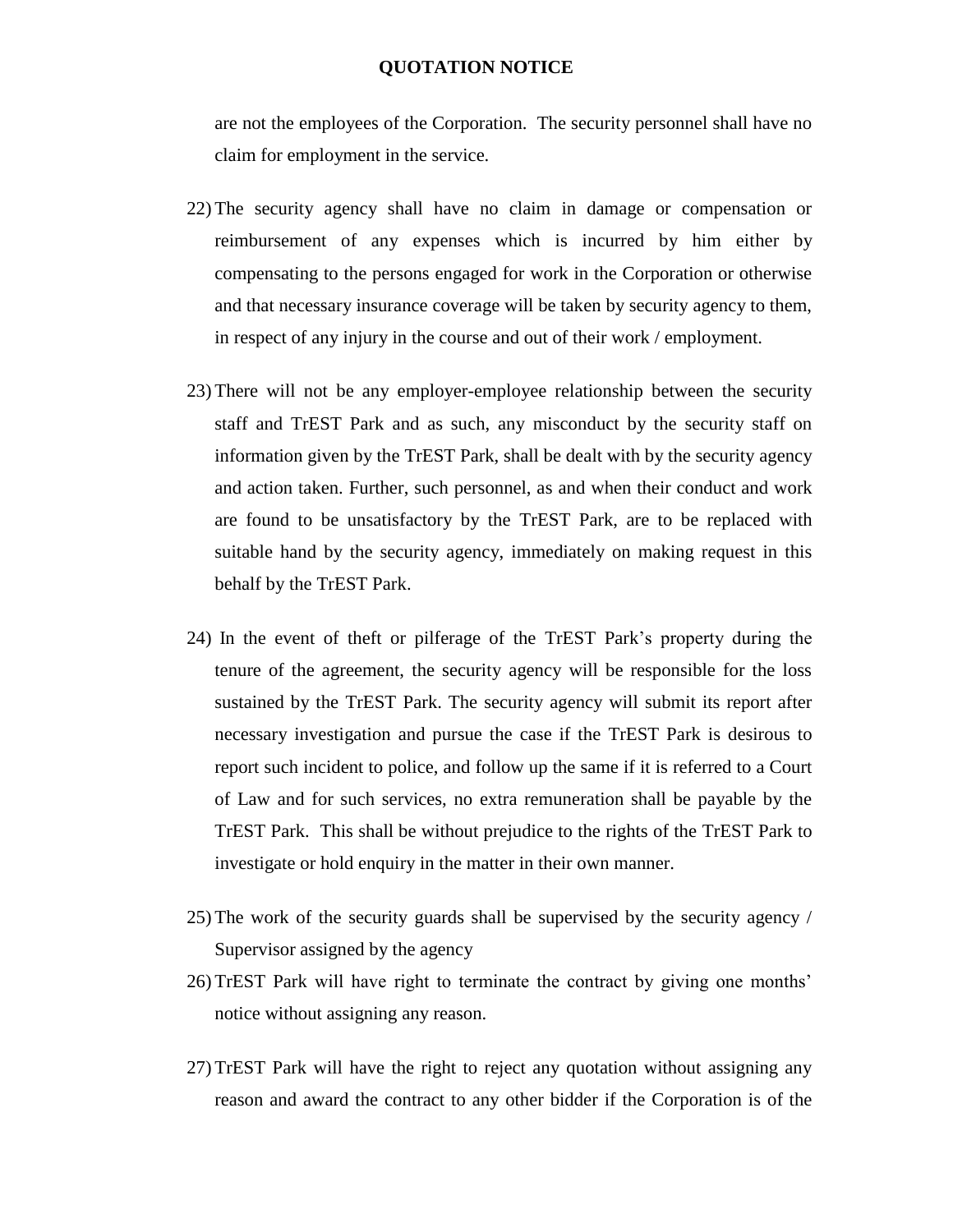opinion that person who quoted the lowest rate is not having sufficient security personnel or does not satisfy the conditions stipulated in the tender document and there is suppression of facts in the application for pre-qualification and in the tender documents.

- 28) If any loss or damage is caused to the property of the TrEST Park due to negligence or want of care or dereliction of duty on the part of the security personnel, the said loss or damage shall be deducted from the security charges due to the contractor or any other amount found due to TrEST Park.
- 29) EMD of the successful bidders will be retained and the EMD of the other bidders will be refunded after 7 days from the date of execution of contract with the successful bidder. If the successful bidder does not come forward to execute the Agreement within 10 days of intimation the EMD will be forfeited, and the work will be awarded to any other Agency at the sole discretion of TrEST Park.
- 30) The selected security agency shall make a deposit of 5% of annual quoted value as security deposit which will not carry any interest and which will be refunded on termination of the contract after adjusting any amount due from the contractor.
- 31) The rate quoted shall be valid for two years.
- 32) The contract can be extended for one more year at the end of the contract on mutual consensus.

The security agency who has been awarded the contract, shall execute an Agreement with TrEST Park in a Stamp paper within 7 days, after furnishing the security deposit otherwise the EMD of Rs.5,000/- will be forfeited.

Place : Thiruvananthapuram Dr.Koshy P Vaidyan Date : 10-02-2022 Chief Executive Officer

Sd/-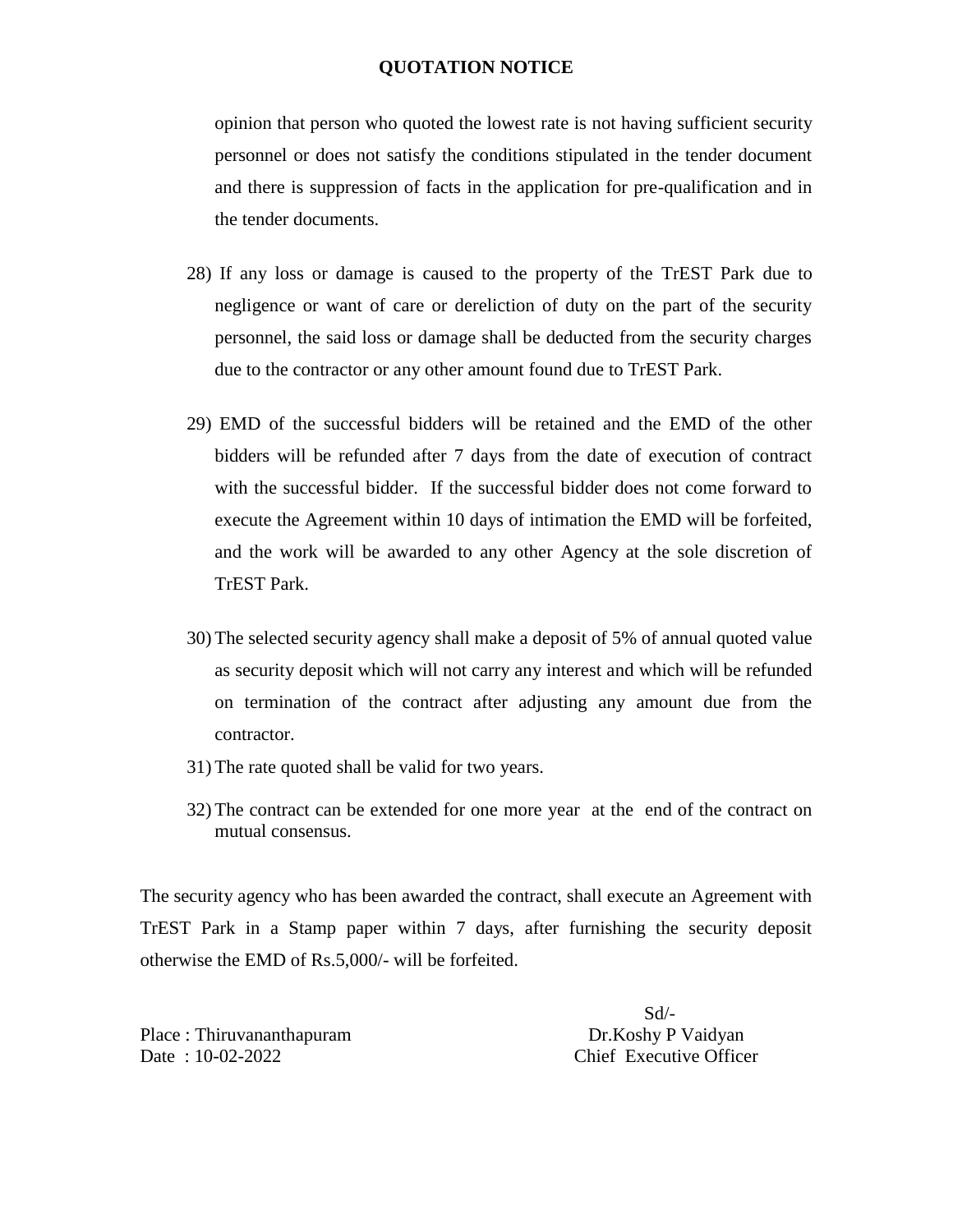# **FACING SHEET - CHECK LIST**

# **( To be attached to Part 1 – Prequalification Bid )**

# Ref: TRP/182/2019-HouseKeepingService

Name of the Agency : ………………………………………………………………

| Sl.no          | Particulars                                                                                                                                              | Details / Number<br>, if applicable else leave<br>as blank | Option     |
|----------------|----------------------------------------------------------------------------------------------------------------------------------------------------------|------------------------------------------------------------|------------|
| $\mathbf{1}$   | Do you have an office in<br>Trivandrum                                                                                                                   |                                                            | Yes / No   |
| $\overline{2}$ | Do you have more than 5 years<br>experience in this field<br>(attach proof)                                                                              | $\ast$                                                     | Yes / $No$ |
| $\overline{3}$ | Do you deploy more than 50<br>security guards, concurrently<br>(attach proof)                                                                            | $\ast$                                                     | Yes / No   |
| $\overline{4}$ | Is your annual turn over more<br>than 200 Lakhs<br>(Attested Turnover / Balance<br>Sheet & P&L issued by<br>Chartered Accountant shall be<br>submitted). |                                                            | Yes / $No$ |
| 5              | ESI Registration no.<br>(attach copy)                                                                                                                    | $\ast$                                                     | Yes $/$ No |
| 6              | EFP registration no.<br>(attach copy)                                                                                                                    | $\ast$                                                     | Yes / $No$ |
| $\overline{7}$ | GST registration no.<br>(attach copy)                                                                                                                    | $\ast$                                                     | Yes / No   |
| 8              | PAN no.<br>(attach copy)                                                                                                                                 | $\ast$                                                     | Yes / $No$ |
| 9              | Registration No. under Kerala<br><b>Shops</b><br>and establishment Act<br>(attach copy)                                                                  | $\ast$                                                     | Yes / No   |
| 10             | Contract Labour Registration<br>No.<br>(attach copy)                                                                                                     | $\ast$                                                     | Yes / $No$ |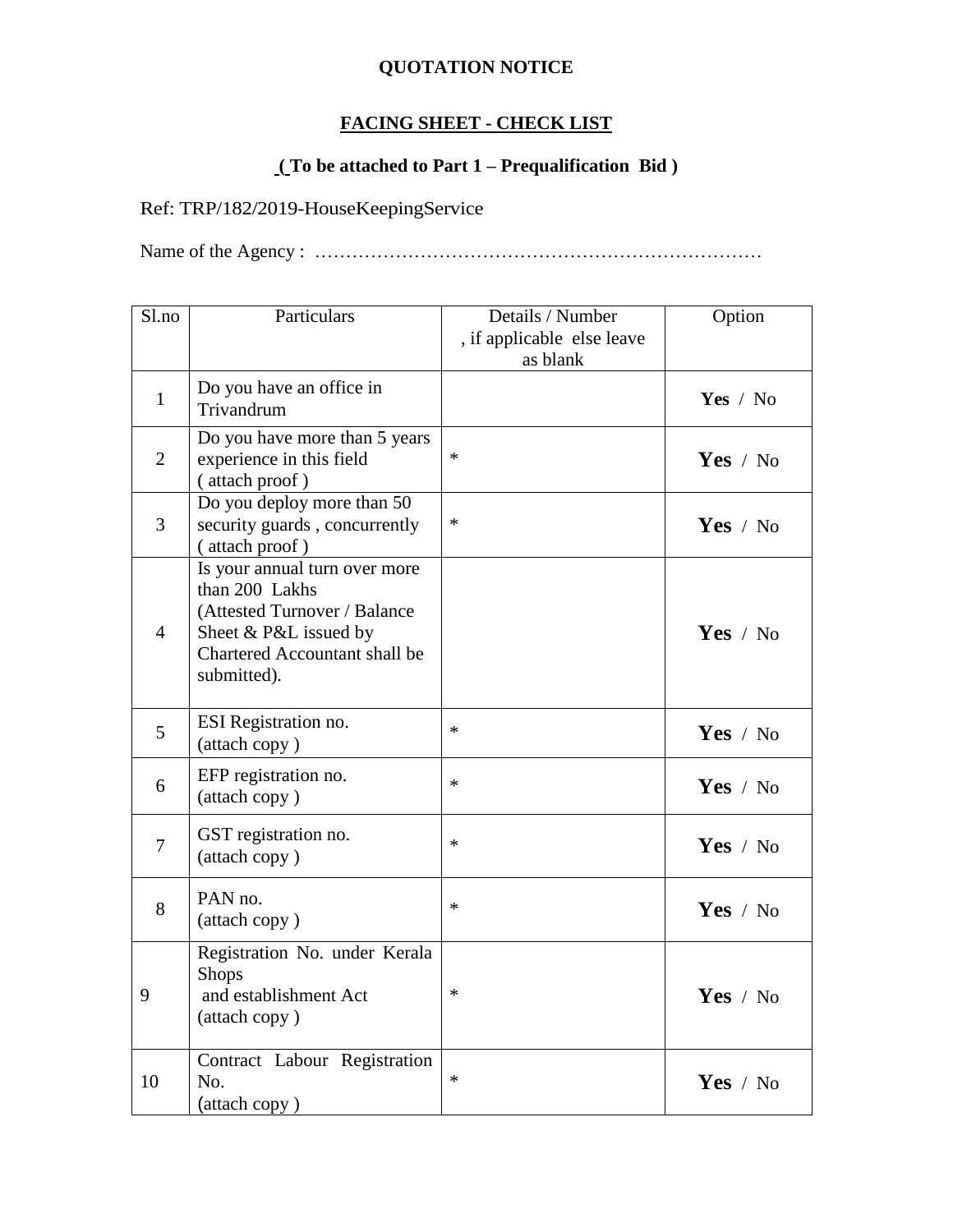| 11 | Licence No. as per Rule $9(1)$<br>of Kerala Private Security<br>Agencies Rules 2010<br>(attach copy) | $\ast$ | Yes / No   |
|----|------------------------------------------------------------------------------------------------------|--------|------------|
| 12 | Have you been blacklisted or<br>debarred by a Government<br>authority                                |        | Yes $/$ No |
| 13 | Tender fee DD @ Rs.1250/-<br>attached                                                                | $\ast$ | Yes / No   |
| 14 | EMD @ Rs.5,000 Attached                                                                              | $\ast$ | Yes / $No$ |

# **\* Fill up details / attach documents / DD**

Signature

Place: Date :

Name and seal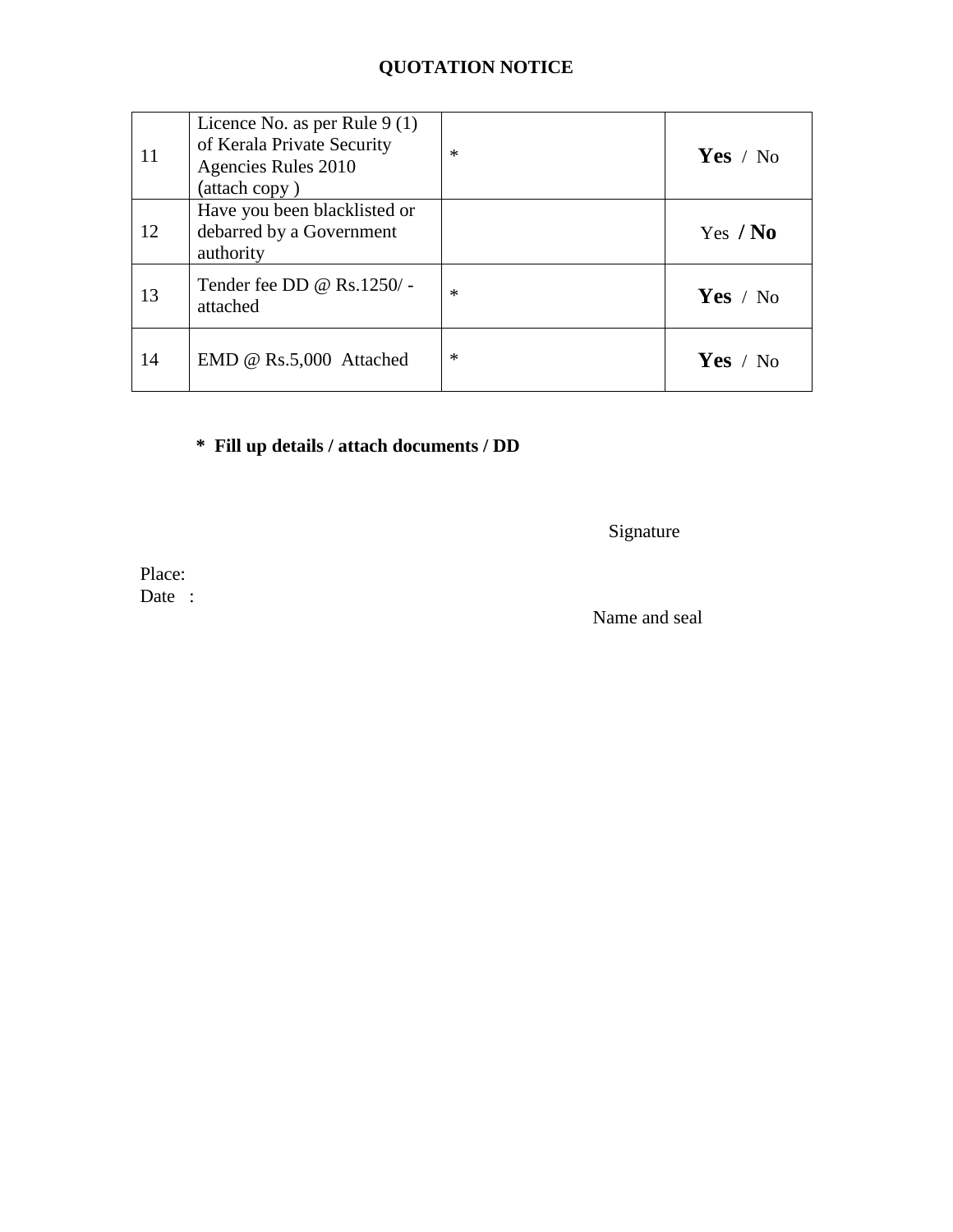# **PART – 1**

# ( In sealed cover 1 )

# TENDER FORM FOR PRE-QUALIFICATION

# Ref: TRP/182/2019-HouseKeepingService

| A) Name of Contractor/<br>Firm/Company                                                                                               |   |                                                                                                                |
|--------------------------------------------------------------------------------------------------------------------------------------|---|----------------------------------------------------------------------------------------------------------------|
| B) Details of Contractor/<br>Firm/Company<br>1. Type (Tick whichever is Applicable)                                                  |   | $\Box$ Proprietor Firm<br>$\Box$ Partnership Firm<br>$\Box$ Private Ltd. Company<br>$\Box$ Public Ltd. Company |
| 2. Registered Office Address                                                                                                         | : |                                                                                                                |
| Off<br>3. Telephone No:<br>Mob                                                                                                       |   |                                                                                                                |
| 4. Name of Key Officials with<br>Contact No.                                                                                         |   |                                                                                                                |
| 5. Details of Branch office in<br>(Trivandrum)                                                                                       |   |                                                                                                                |
| 6. Details of Experience<br>(furnish details of companies/offices to which<br>is service rendered by you during the last<br>3 years) |   |                                                                                                                |
| 7. Present total strength of employees<br>a. Security Officer<br>b. Security Supervisor<br>c. Security Guard                         |   |                                                                                                                |
| 13. Proof showing financial capability<br>(Attach copies of Audited Turn over,                                                       |   |                                                                                                                |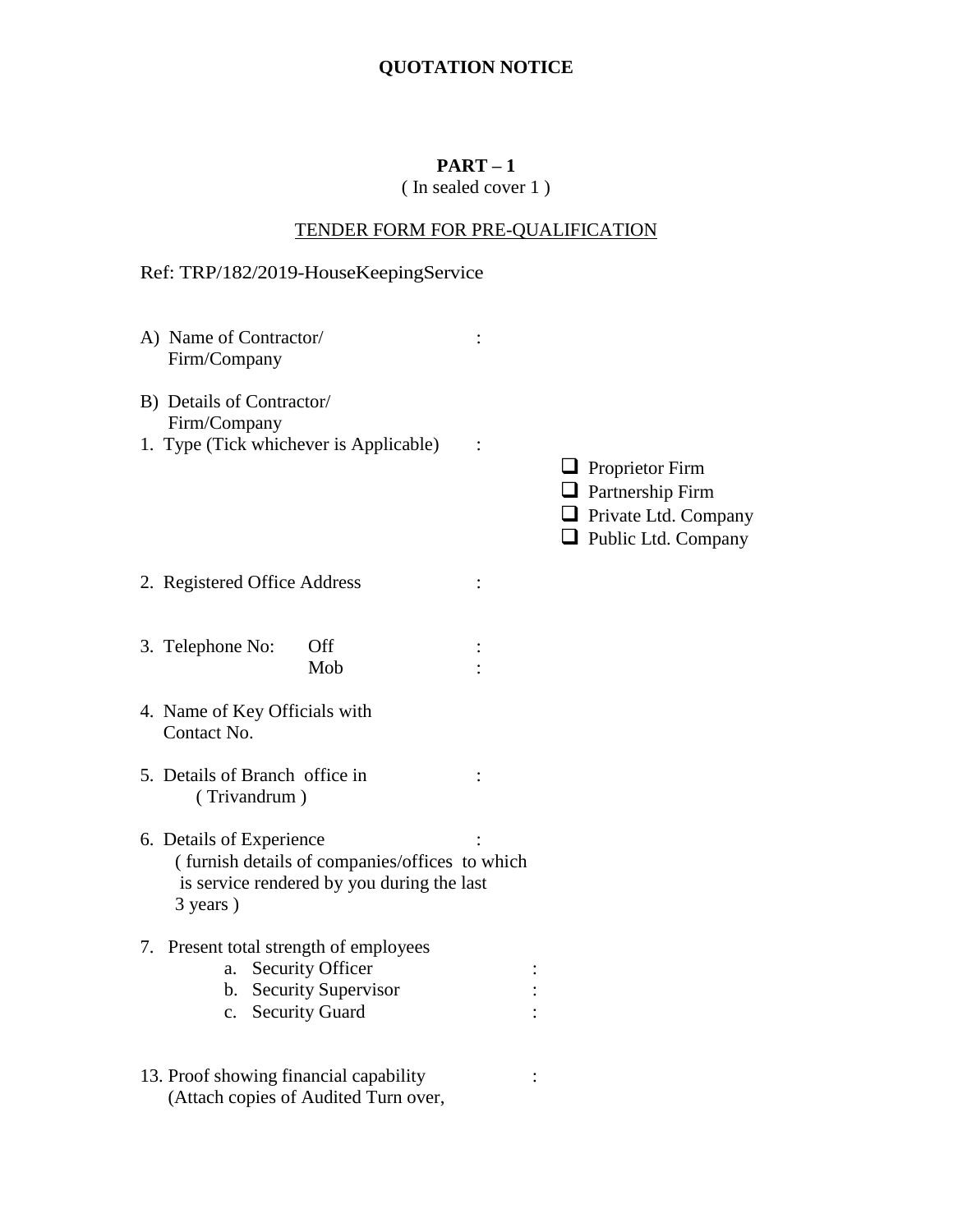Balance Sheet certified by Chartered : Accountants for the last three years)

# **DECLARATION**

I / We have certify that the details given above are true and correct to the best of my / our knowledge and belief. I / we have no objection for TrEST Park in contacting our client for reference.

We know that TrEST Park reserves the right to disqualify the bidder who do not meet the required experience as per the terms and conditions.

We hereby enclose all the documentary evidences to prove our experience / competency / performances in providing manpower and financial soundness.

We understand that TrEST Park reserves the right to disqualify the bidders who do not enclose all the documentary evidences as required in the tender.

We also certify that I/We have read and fully understand all the terms and conditions therein and undertake myself / ourselves to abide by them.

| $Place: \ldots \ldots \ldots \ldots \ldots \ldots$    | Signature of the Authorized signatory with seal |  |  |
|-------------------------------------------------------|-------------------------------------------------|--|--|
| Date: $\dots\dots\dots\dots\dots\dots\dots\dots\dots$ | (Name)                                          |  |  |